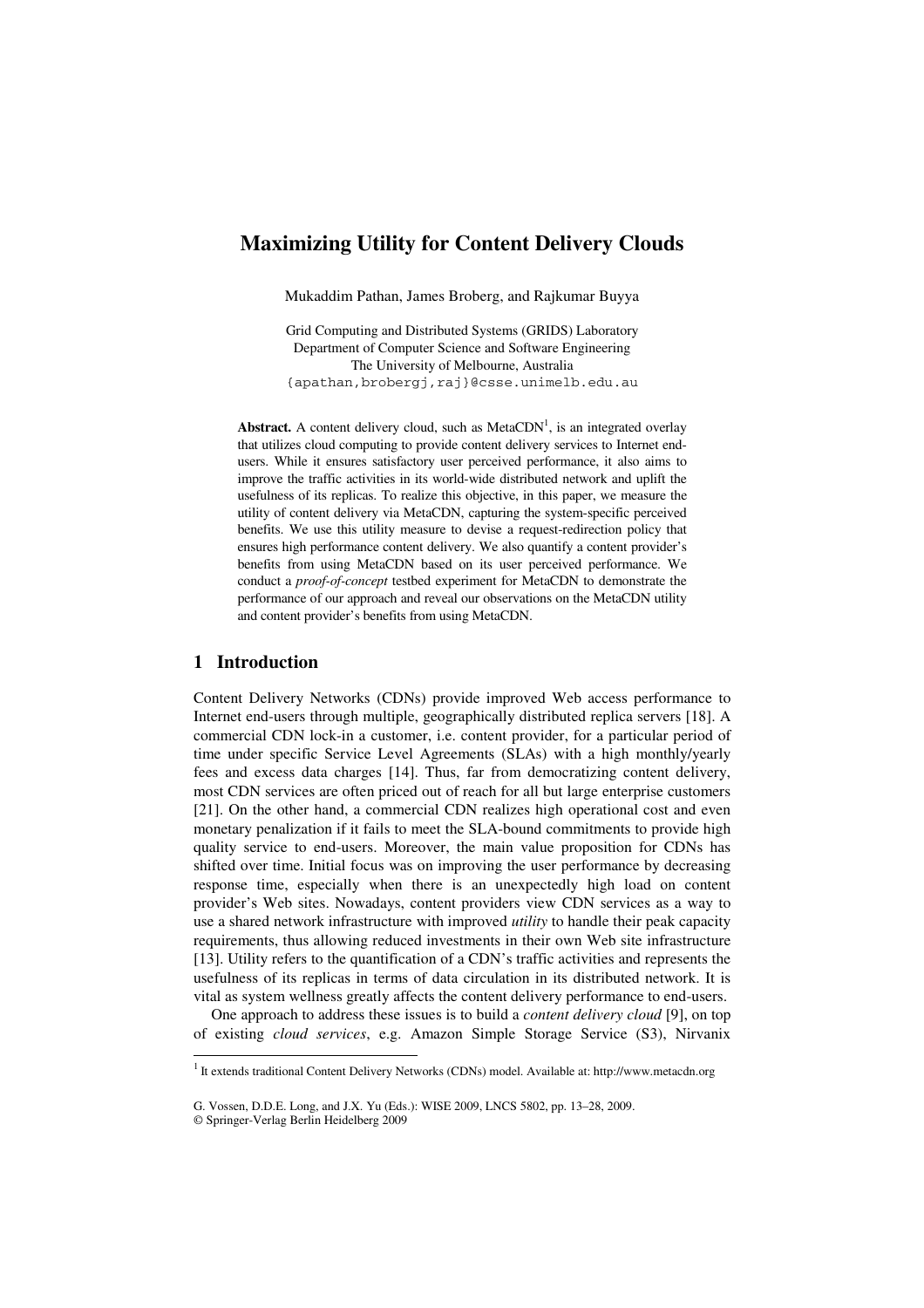Storage Delivery Network (SDN), and Mosso Cloud Files. The use of clouds for content delivery is highly appealing as they charge customers for their utilization of storage and transfer of content, typically in order of cents per gigabyte. They offer SLA-backed performance and uptime guarantees for their services. Moreover, they can rapidly and cheaply scale-out during flash crowds [2] and anticipated increases in demand. However, unlike a fully-featured CDN, they do not provide capabilities for automatic replication, fail-over, geographical load redirection and load balancing.

MetaCDN [6] realizes a content delivery cloud, providing the required features for high performance content delivery. It is an integrated overlay service, which leverages existing *storage clouds*. It allows content providers to revel advanced content delivery services without having to build a dedicated infrastructure. When a user requests content, MetaCDN chooses an optimal replica for content delivery, thereby ensuring satisfactory user perceived experience. The ultimate goal is to improve the quantitative measure of *utility* for MetaCDN's content delivery services. While the notion of utility is enticing in relation to content delivery, only a few previous work [13][17][23][24] have considered it. Our work is in line with them, focusing on maximizing the utility of MetaCDN. We present a request-redirection policy based on the measured utility to ensure high content delivery performance. We also quantify a content provider's benefits from using MetaCDN. We perform a *proof-of-concept* empirical study on a global testbed to evaluate the performance of our approach and provide insights on the MetaCDN utility. The main contributions of this paper are:

- A utility-based request-redirection policy to improve MetaCDN's utility.
- An approach to quantify a content provider's benefits from using MetaCDN.
- An experimental study on a world-wide testbed for performance evaluation.

The rest of the paper is structured as follows. Section 2 provides an overview of related work. It is followed by a brief description of MetaCDN in Section 3. The formulation of utility metric and the devised request-redirection policy is presented in Section 4. Section 5 presents a description of the testbed experiments. Next, in Section 6, empirical results are discussed. Finally, the paper is concluded in Section 7.

# **2 Related Work**

There has been a growing interest in interconnecting provider capabilities in CDNs, such as Content Distribution Internetworking (CDI) [10], multi-provider peering [1], and peering CDNs [19]. These research efforts explore the benefits of internetworking of CDNs, with main focus on offering increased capacity, intelligent server selection, reduced cost, and better fault tolerance. In contrast, our work with the MetaCDN overlay system assumes no cooperation or peering. Rather it follows a brokering approach as in CDN brokering [5]. Our work is a logical fit in existing storage cloud deployments coupled with content delivery capabilities, such as Amazon CloudFront; VoxCAST CDN; Mosso Cloud Files, which leverages content delivery services from Limelight Networks; Nirvanix SDN, which partners with CDNetworks for content delivery; and Edge Content Network (ECN) from Microsoft, which is reported to partner with Limelight Networks for content delivery [16].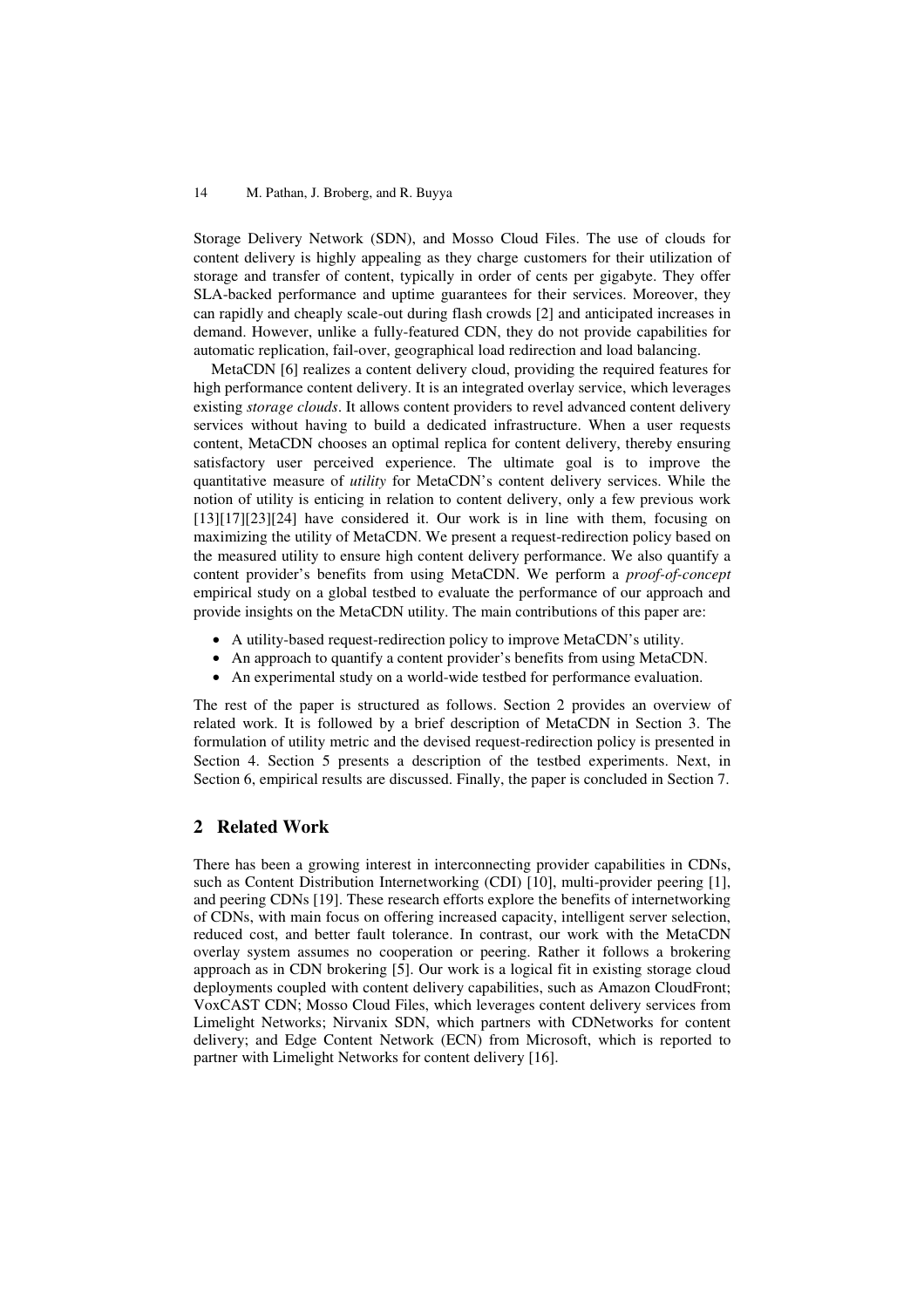Along with the trend-shift in the content delivery space, CDN utility and pricing have gained notable attention. There has been prior work reflecting the utility computing notion for content delivery [7][13][24]. They mostly provide description of architecture, system features and challenges related to the design and development of a utility computing platform for CDNs. On the contrary, we not only provide an overview of the utility model for MetaCDN, but also quantify the perceived utility and devise a utility-based request-redirection policy. Our work is complimentary to the simulation-based evaluation of utility as described in previous work [17][23]. We differ by providing a proof-of-concept implementation for evaluating utility, devising a request-redirection algorithm, and revealing the system performance through a global testbed experiment. In addition, we determine a content provider's perceived utility using an approach complimentary to traditional CDN pricing [14].

Recent innovations such as P4P [25] enables P2P to communicate with network providers through a portal for cooperative content delivery. Our work endorses them in that the MetaCDN overlay system assists toward a systematic understanding and practical realization of the interactions between storage clouds, who provide an operational storage network and content delivery resources, and content providers, who generate and distribute content. Alike collaborative content delivery systems, e.g. Coral [12] and PRSync [22], we develop a request-redirection policy. Our uniqueness lies in quantifying traffic activities while redirecting end-user requests. The literature on request-redirection is too vast to cite here (see [3][8][15] and the references therein for initial pointers to request-redirection in content delivery context).

# **3 The MetaCDN Overlay**

Figure 1 provides an illustration of MetaCDN. It is coupled with each storage clouds via *connectors* that provide an abstraction to hide the complexity associated with different access methodologies of heterogeneous providers. End-users can access the MetaCDN overlay either through a Web portal or via RESTful Web services. In the first case, the Web portal acts as an entry point to the system and performs application level load balancing for end-users who intend to download content that has been deployed through MetaCDN. Content providers can sign up for an account on the MetaCDN system and enter credentials for any storage cloud providers that have an account with. Upon authentication, they can utilize MetaCDN functionalities to deploy content over geographically spanned replicas from multiple storage clouds, according to their performance requirements and budget limitations.

MetaCDN provides the logic and management required to encapsulate the functionality of upstream storage cloud providers with a number of core components. The *MetaCDN allocator* performs optimal provider selection and physical content deployment using four options, namely, *maximize-coverage*, *geolocation-based*, *cost*, and *QoS-optimized* deployment. The *MetaCDN QoS monitor* tracks the current and historical performance of participating storage providers. The *MetaCDN Manager* has authority on each user's current deployment and performs various housekeeping tasks. The *MetaCDN Database* stores information, such as user accounts and deployments, and the capabilities, pricing and historical performance of providers. Finally, the *MetaCDN Load Redirector* is charged with different redirection policies and is responsible for directing end-users to the most appropriate replica according to performance requirements. Further details can be found in a previous work [6].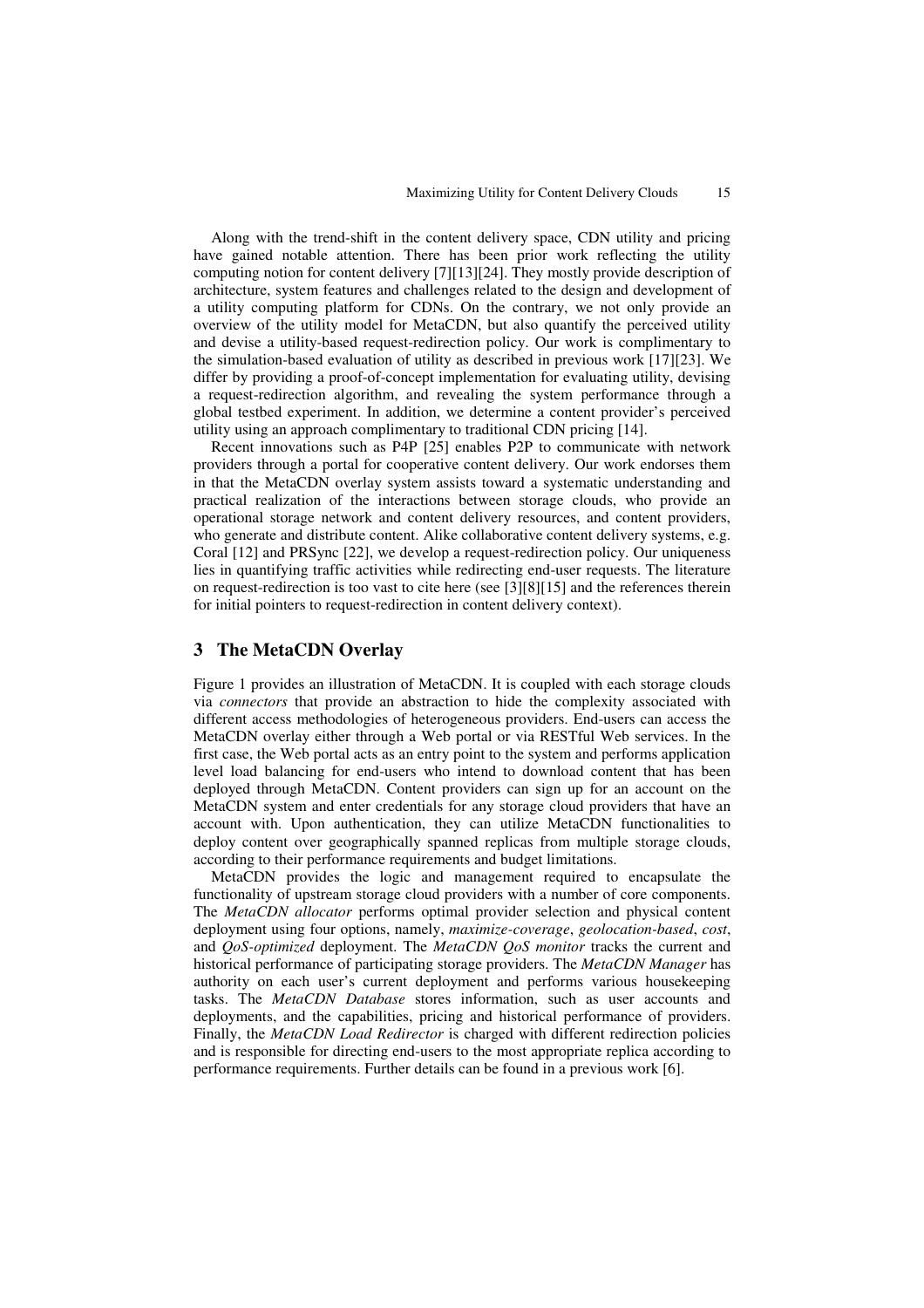

**Fig. 1.** An abstract view of MetaCDN.

# **4 MetaCDN Utility**

End-users experience little of the complex technologies associated with the content delivery services of MetaCDN. Content providers interact with the service in a limited number of ways, such as enabling their content to be served, viewing traffic reports, and receiving usage-based billing. Since the responsibility to ensure high performance content delivery is largely on the MetaCDN system itself, we aim at improving its content-serving utility. In this section, we formulate the utility maximization problem with quantitative expressions, and devise a utility-based request-redirection policy.

We use  $R = \{r_i\}$ ,  $i \in \{1, 2, ..., M\}$  to denote the set of user requests, with  $r_i$  being the *i*-th arriving request to the MetaCDN overlay system, comprising a set of *N* replicas. Utility maximization in MetaCDN can be achieved from two perspectives. The first aspect is the profit maximization of MetaCDN, which is formulated as:

$$
\text{maximize } \sum_{r_i \in R, j \in N} U_{\text{mcdn}} x_{ij} \quad (\text{Profit}) \tag{1}
$$

where  $U_{\text{modn}}$  is content-serving utility of the MetaCDN overlay system.

The second aspect examines the general welfare of the content provider for using the MetaCDN infrastructure to maximize its own benefit. Each content provider obtains a perceived utility  $U_{CP}$  (benefits) for QoS-constrained content delivery to its end-users via MetaCDN. The measured utility is expressed as the fraction of processed requests (throughput) or the total valuation (weighted throughput). It can be formulated either by maximizing the following one or two measurements:

$$
\text{maximize } \sum_{r_i \in R, j \in N} x_{ij} \quad (\text{Throughput}) \tag{2}
$$

$$
\text{maximize } \sum_{r_i \in R, j \in N} U_{CP} x_{ij} \text{ (Weighted throughput)} \tag{3}
$$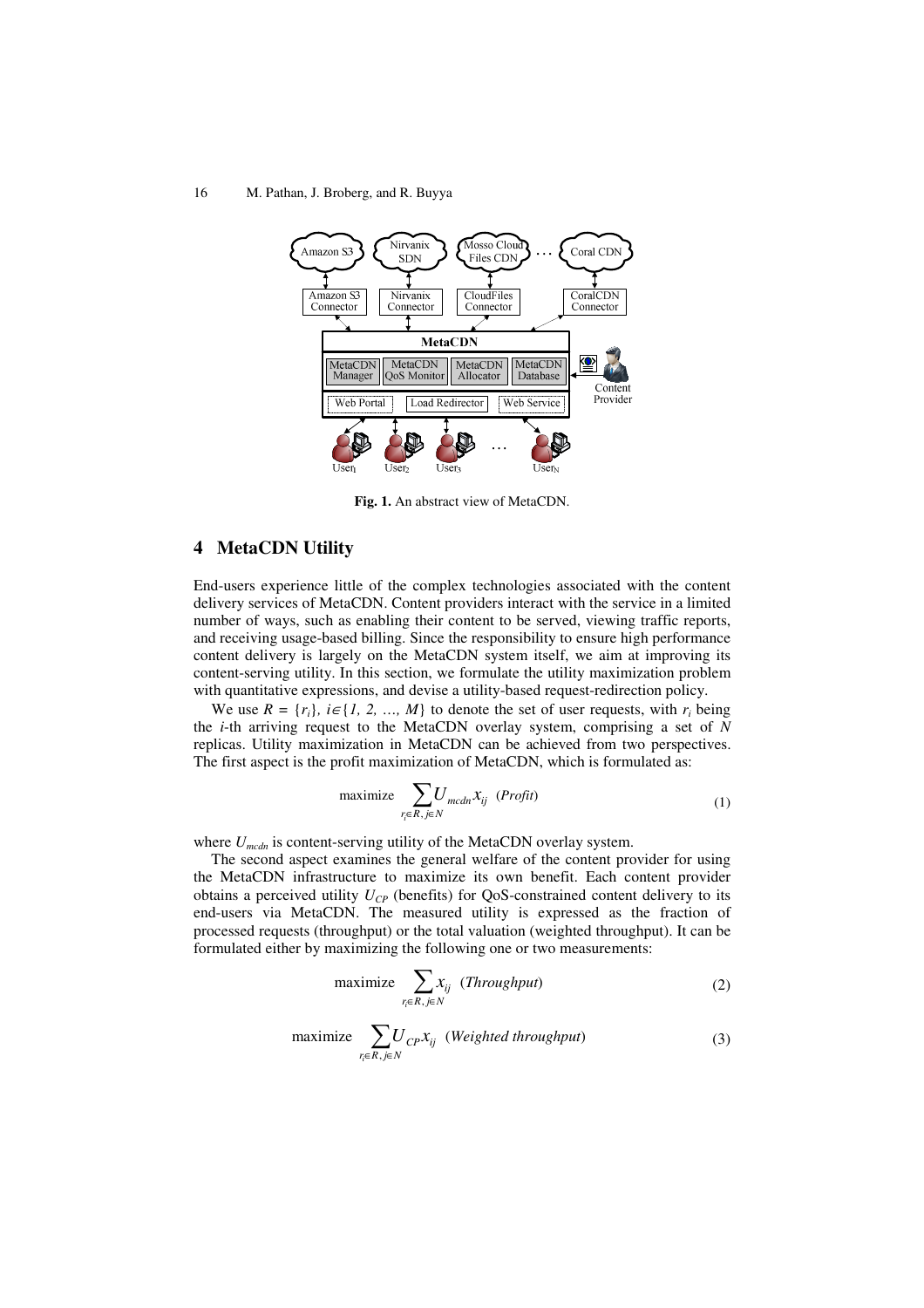where  $U_{CP}$  is the content provider's perceived utility; indicator variable  $x_{ij}=1$  if MetaCDN replica *j* serves request  $r_i$  within service requirements; and  $x_{ij}=0$  otherwise.

#### **4.1 Content-Serving Utility**

We now derive the quantitative measure for MetaCDN utility  $U_{\text{mcdn}}$  and content providers perceived utility  $U_{CP}$ . Ideally for the MetaCDN overlay system, the most useful replicas are those exhibiting the highest utility. We quantify utility with a value that expresses the relation between the number of bytes of the served content against the number of bytes of the replicated content. It ranges in [0, 1] and provides an indication of the traffic activities. Formally, utility of a MetaCDN replica *i* is:

$$
u_i = (2/\pi) \times \arctan(\xi) \tag{4}
$$

The main idea behind this metric is that a replica is considered to be useful (high utility) if it serves content more than it replicates, and vice versa. The parameter *ξ* is the ratio of the serviced bytes to the replicated bytes, i.e.

$$
\xi = No \ of \ bytes \ service \ d / No \ of \ bytes \ replicated \tag{5}
$$

The resulting utility from (4) ranges in [0, 1]. The value  $u_i=1$  is achieved if the replica only serves content, without replicating (*ξ=*infinity). It results when a replica already has the content, and does not replicate a new copy of the content for serving successive requests. On the contrary, the value  $u_i=0$  is achieved if the replica has the content, however fails to serve (*ξ=*0) due to service over-provisioning and/or network perturbations under heavy traffic surges. The content-serving utility *Umcdn* of MetaCDN can be expressed as a mean value of the individual replica utilities, i.e.

$$
U_{\text{mcdn}} = \sum_{n=1}^{N} u_i / N \tag{6}
$$

MetaCDN outsources customer's (content provider) content to the replicas and it is charged by the cloud providers based on usage. Since the utility measure captures the usage of storage cloud resources, the measured value can be easily translated into a price of the offered services. The resulting price could be used to derive a content provider's benefits or perceived utility. We draw inspiration from Hosanagar et al. [14], which show that the benefits of a content provider depends on its revenue, benefit from content delivery to its end-users through a CDN, replication cost, and usage-based charges. We adopt this approach by using performance measures of endusers that belong to a content provider. We gauge the throughput for serving requests and the response time improvement by using MetaCDN over direct replica access. We also measure the replication cost and interpret the pricing of storage clouds according to the MetaCDN utility. We express a content provider's perceived utility as:

$$
U_{\scriptscriptstyle CP} = T(X) + (R - R_d) \times X - \psi b - P(u) \tag{7}
$$

where  $T()$  is the weighted throughput for *X* requests; *R* and  $R_d$  respectively are the perceived response times from direct replica access and via MetaCDN;  $\psi$  is the unit replication cost; *b* is the content size; and  $P(u)$  is the utility-based pricing function.

#### **4.2 Utility-Based Request-Redirection**

To choose the optimal replica for an end-user request, the MetaCDN Load Redirector module evaluates the utility metric reflecting the state of its replicas and the network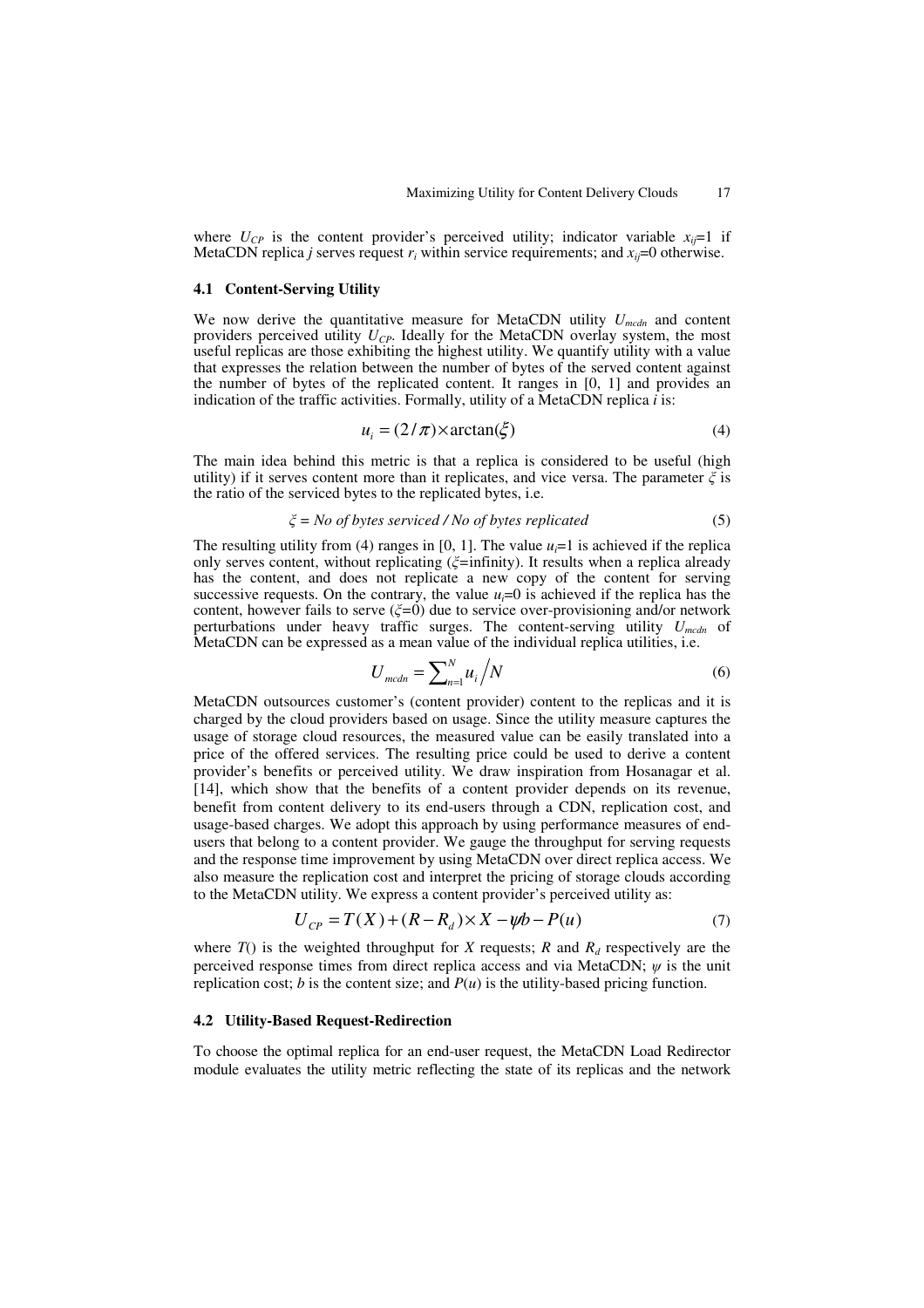conditions between users and replica sites. The measured utility is used for a utilitybased request-redirection policy (Figure 2) for MetaCDN to serve data-rich content, thus improving the content delivery performance by relieving network congestions.



**Fig. 2.** Utility-based request-redirection in MetaCDN

The sequence of steps for an end-user in the East Coast of the USA to retrieve content through MetaCDN is as follows:

- 1. The end-user requests for a MetaCDN URL such as *http://www.metacdn.org/ FileMapper?itemid=1*, and the browser attempts to resolve the base hostname *www.metacdn.org*.
- 2. The user DNS eventually contacts the authoritative DNS (ADNS) for that domain to resolve this request to the IP address of the closest MetaCDN gateway, e.g. *http://us.metacdn.org*.
- 3. The user (or browser) then makes an HTTP GET request for the desired content on the MetaCDN gateway.
- 4. In the case of utility-based request-redirection, the MetaCDN Load Redirector is triggered to select the highest-utility optimal replica that conforms to the specified service requirements. At this point, the MetaCDN gateway returns an HTTP redirect request with the URL of the selected replica. The following tests are performed to determine the best replica for serving user requests:
	- Is there a content replica available within required response time threshold?
	- Is the throughput of the target replica within tolerance?
	- Is the end-user located in the same geographical region as the target replica?
	- Is one of the target replicas preferred, according to user requirements or any administrative settings?
	- Is the replica utility the highest among all target sites?
	- If there is more than one replica with same highest utility, which replica site provides the fastest response time?
- 5. Upon receiving the URL of the selected replica, the DNS resolves its domain name and returns the associated IP address to the end-user.
- 6. The user sends the request for the content to the selected replica.
- 7. The selected replica satisfies the end-user request by serving the desired content.

If it is assumed that all candidate target replicas are available and have capacity, i.e. response time and throughput thresholds are met, the MetaCDN system checks for the continent/geographic location and administrative preference (an indicative flag used by MetaCDN manager to manually prefer or avoid a replica). While end-users are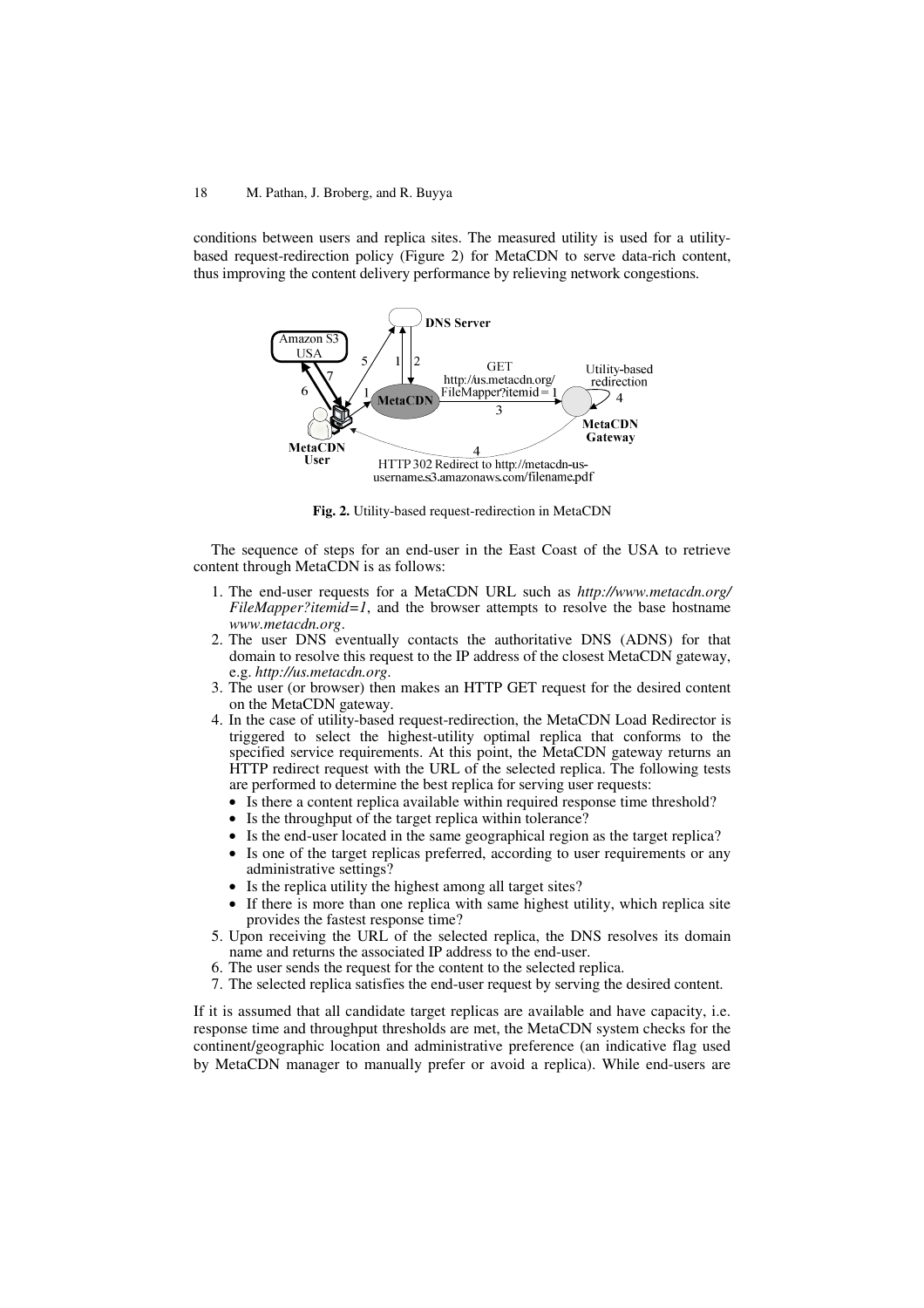directed to the highest utility replica by the MetaCDN Load Redirector, if there is more than one candidate target replica exhibiting the highest utility, the one with the fastest response time is chosen to redirect user requests. In addition, a secondary level of internal redirection enabled by an individual cloud provider ensures that the utilitybased request-redirection policy does not overload any particular replica.

While the above request-redirection policy directs users to the best responding replica, an extra feature is realized through its ability to automatically avoid failed replicas or replicas without the desired content. Bypassing occurs in the following two ways. Firstly, if a replica has the desired content, but shows limited serving capacity due to network congestions, it is reflected in its measured utility and exhibits a low value. As a consequence, the replica is not considered as a candidate for redirection. Secondly, if the replica does not have the desired content, it can not serve user requests and thus leads to a content-serving utility of 0. Hence, it is automatically discarded to be considered as a candidate replica.

### **5 Methodology**

We conduct a *proof-of-concept* testbed experiment to determine the content delivery utility of MetaCDN, evaluate the performance of the utility-based redirection policy and measure the user perceived response time and throughput. Figure 3 provides a schematic representation of the experimental testbed and Table 1 provides a summary of the conducted experiment. The global testbed spans six continents with distributed clients, replicas and MetaCDN gateways. All client locations, except Africa, South America and South Asia, have high speed connectivity to major Internet backbones to minimize the client being the bottleneck during experiments. We used test files of size 1KB and 5MB, deployed by the *MetaCDN Allocator* module, which was instructed to maximize coverage and performance, and consequently the test files were deployed in all available replica locations of the storage cloud providers integrated to MetaCDN. While these file sizes are appropriate for our experiments, a few constraints restrict us to use varied and/or even larger sized files. Firstly, the experiments generate heavy network traffic consuming significant network bandwidth, thus larger file trafficking would impose more strain and network congestions on the voluntary clients, which some clients may not be able to handle. Moreover, at some client locations, e.g. India and South Africa, Internet is at a premium and there are checks regarding Internet traffic so that other users in the client domain accessing Internet are not affected.



**Fig. 3.** Experiment testbed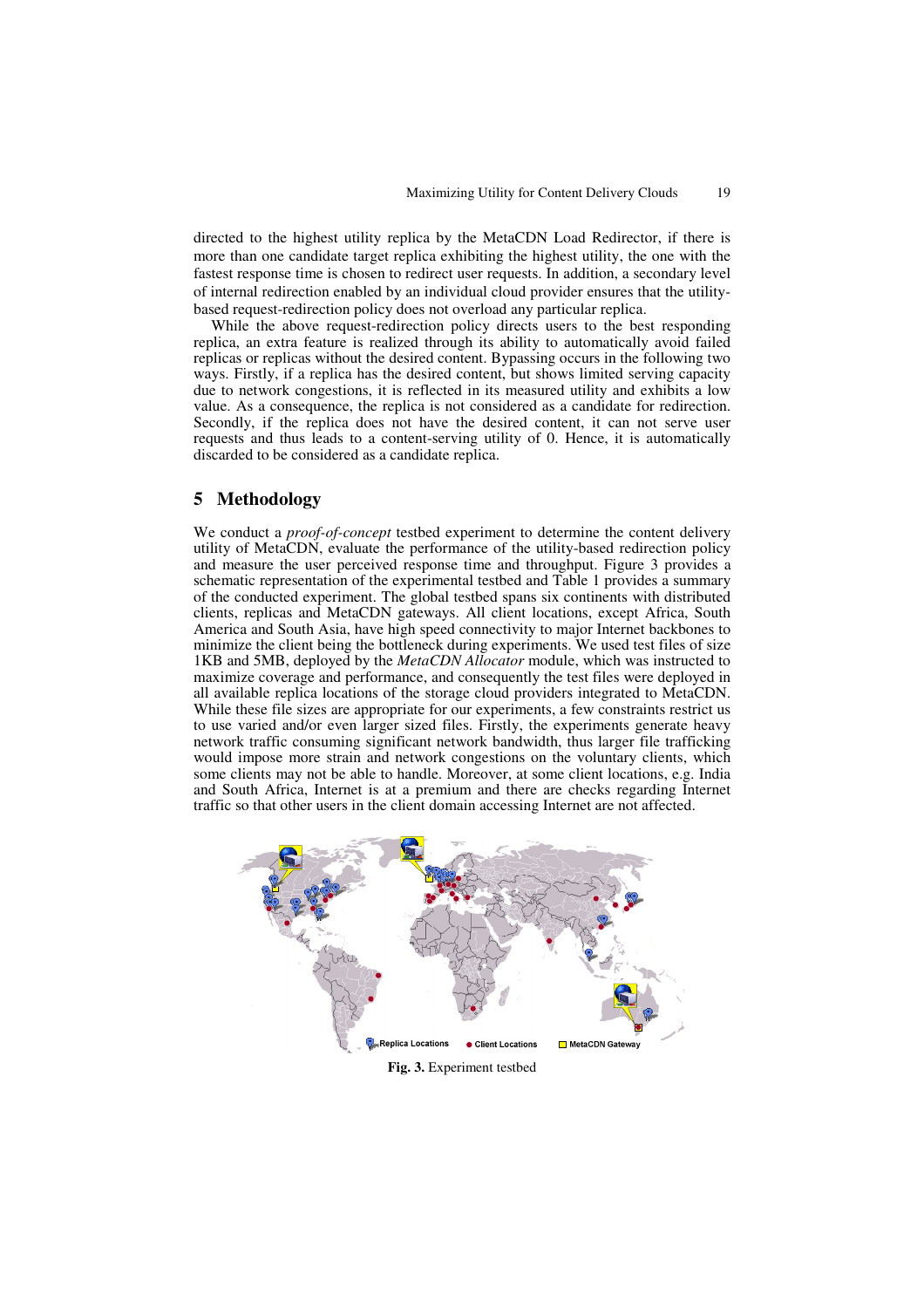The experiment was run simultaneously at each client location over a period of 48 hours, during the middle of the week in May, 2009. As it spans two days, localized peak times (*time-of-day*) is experienced in each geographical region. The workload to drive the experiment incorporates recent results on Web characterization [2][3][11]. The high variability and self-similar nature of Web access load is modeled through heavy-tailed distributions. The experiment time comprises epochs of 2 hours, with each epoch consisting of a set of user sessions. Each session opens a persistent HTTP connection to MetaCDN and each client generates requests to it to download each test files, with a timeout of 30 seconds. Between two requests, a user waits for a *think time* before the next request is generated. The mean think time, together with number of users defines the mean request arrival rate to MetaCDN. For statistical significance, each client is bounded to generate a maximum number of 30 requests in each epoch. The files are downloaded using the UNIX utility, *wget*, with the *--no-cache* and *--nodns-cache* options to ensure that a fresh copy of the content is downloaded each time (not from any intermediary cache) and that the DNS lookup is not cached either.

#### **5.1 Schemes and Metrics for Comparison**

The primary objectives are to measure MetaCDN utility, evaluate performance of the proposed utility-based request-redirection policy, and provide observations on how MetaCDN's content-serving ability is varied during the experiment. For performance comparison, we experiment with two other request-redirection policies, namely, *random* and *geo-redirection*. The first policy directs an end-user to a randomly picked replica, whereas the second policy takes into account user preferences and directs him/her to the closest physical replica in the specified region(s).

| <b>Experiment</b> | Category                         |             | Value Provider   |                              | Locations                                                                                          |                       |  |
|-------------------|----------------------------------|-------------|------------------|------------------------------|----------------------------------------------------------------------------------------------------|-----------------------|--|
| <b>Testbed</b>    | Number of                        | 3           | Amazon EC2       |                              | Asia/Australia, Europe, and                                                                        |                       |  |
|                   | MetaCDN gateways                 |             | and own cluster  |                              | North America                                                                                      |                       |  |
|                   | Number of replicas               | 40          |                  |                              | Amazon, Mosso Asia, Australia, Europe, and                                                         |                       |  |
|                   |                                  |             | and Nirvanix     |                              | North America                                                                                      |                       |  |
|                   | Number of clients                | 26          | Voluntary        |                              | Asia, Australia, Europe, North                                                                     |                       |  |
|                   | (end-user nodes)                 |             |                  |                              | and South America, and Africa                                                                      |                       |  |
| <b>Experiment</b> | Category                         |             |                  |                              | Description                                                                                        |                       |  |
| <b>Details</b>    | Total experiment time            |             |                  |                              | 48 hours                                                                                           |                       |  |
|                   | Duration of an epoch             |             |                  | 2 hours                      |                                                                                                    |                       |  |
|                   | Maximum user requests/epoch      |             |                  | 30 requests from each client |                                                                                                    |                       |  |
|                   | Service timeout for each request |             |                  | 30 seconds                   |                                                                                                    |                       |  |
|                   | Test file size                   |             |                  | 1KB and 5MB                  |                                                                                                    |                       |  |
|                   | Content Deployment               |             |                  | Maximize-coverage deployment |                                                                                                    |                       |  |
|                   | Request-redirection policies     |             |                  | Random, Geo, and Utility     |                                                                                                    |                       |  |
| <b>End-user</b>   | Category                         |             | Distribution PMF |                              |                                                                                                    | Parameters            |  |
| <b>Request</b>    | Session inter-arrival time       | Exponential |                  | $\lambda e^{-\lambda x}$     |                                                                                                    | $\lambda = 0.05$      |  |
| <b>Modeling</b>   | [11]                             |             |                  |                              |                                                                                                    |                       |  |
|                   | Content requests per             |             | Inverse          |                              |                                                                                                    |                       |  |
|                   | session [2]                      |             | Gaussian         |                              |                                                                                                    |                       |  |
|                   |                                  |             |                  |                              | $\sqrt{\frac{\lambda}{2\pi x^3}}e^{-\frac{\lambda(x-\mu)^2}{2\mu^2 x}} \mu = 3.86, \lambda = 9.46$ |                       |  |
|                   | User think time [3]              |             | Pareto           |                              | $\alpha k^{\alpha} x^{-\alpha-1}$                                                                  | $\alpha = 1.4, k = 1$ |  |

**Table 1.** Summary of the experiment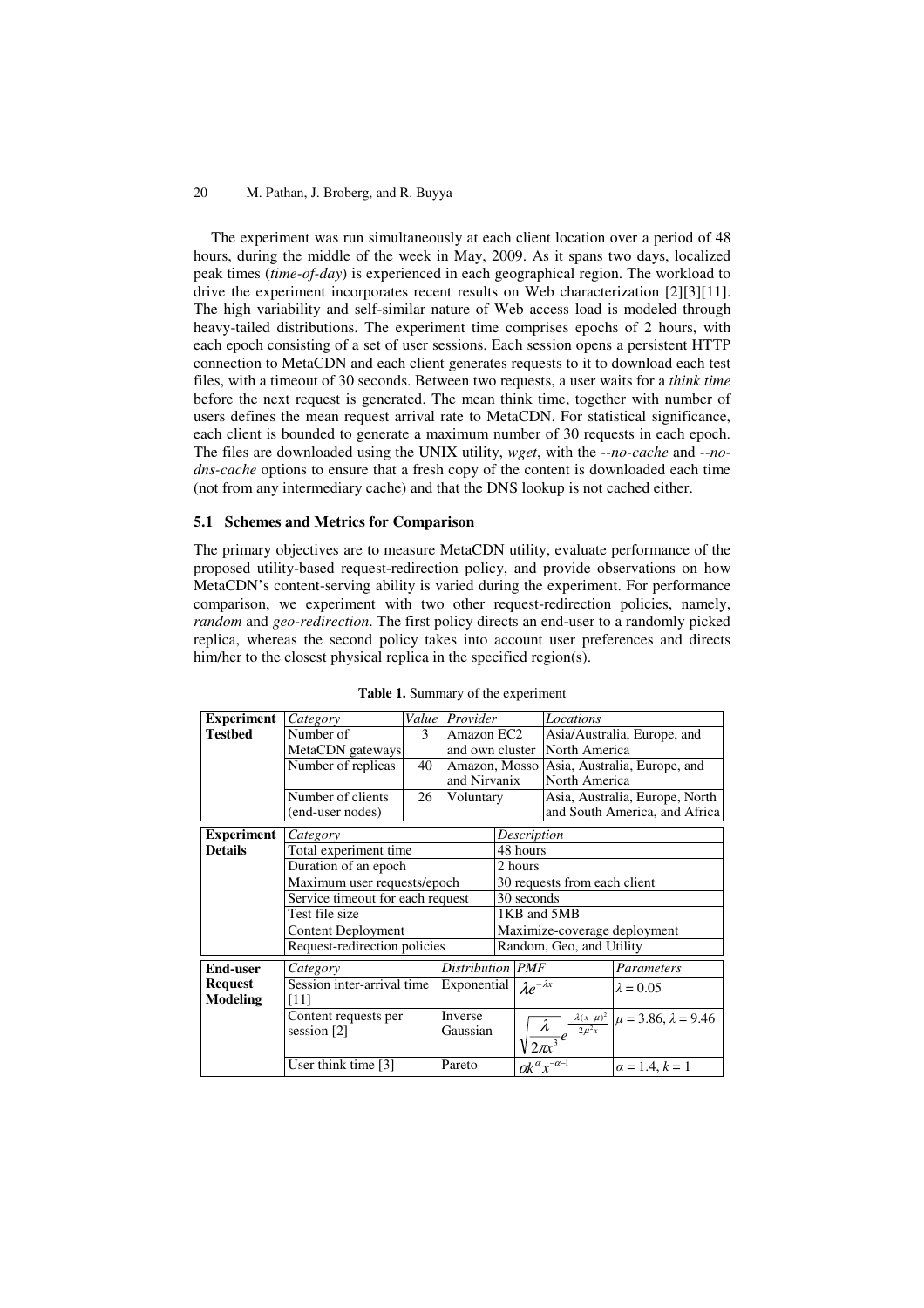We measure the *response time* and *throughput* obtained from each client location. The first captures the end-to-end performance for users when downloading a 1KB test file from MetaCDN. Due to the negligible file size, the response time is dominated by DNS lookup and HTTP connection establishment time. Lower value of response time indicates fast serviced content. The latter shows the transfer speed obtained when the 5MB test file is downloaded by the users from the MetaCDN replica infrastructure. It provides an indication of consistency and variability of throughput over time.

The *utility* of MetaCDN is measured according to the model in Section 4.1. A high utility value shows the content-serving ability of the system, and signifies its durability under highly variable traffic activities. To emphasize the impact of requestredirection on the measured utility, we use the *probability* that MetaCDN achieves a given level of utility as the performance metric. Finally, based on the measured observations, we determine the benefits of a content provider from using MetaCDN. Table 2 summarizes the performance indices used in the experimental evaluation.

| <b>Performance Index</b>   | <b>Description</b>                                      |
|----------------------------|---------------------------------------------------------|
| Response time              | The time experienced by a end-user to get serviced      |
| Throughput                 | Transfer speed to download a test file by a end-user    |
| Utility                    | Content-serving ability, ranges in [0, 1]               |
| Prob (Utility achieved)    | The probability or the fraction of time that the system |
|                            | achieves the given utility                              |
| Content provider's benefit | Surplus from using MetaCDN, expressed as a percentage   |

**Table 2.** List of performance indices

### **6 Empirical Results**

Due to space constraints, we present results from the following eight representative clients in five continents: Paris (France), Innsbruck (Austria), and Poznan (Poland) in Europe; Beijing (China) and Melbourne (Australia) in Asia/Australia; Atlanta, GA, Irvine, CA (USA) in North America, and Rio de Janeiro (Brazil) in South America.

### **6.1 Response Time Observations**

Figure 4 shows the end-to-end response time experienced by end-users when downloading the 1 KB test file over a period of 48 hours. The measure of the response time depends on the network proximity, congestions in network path and traffic load on the target replica server. It provides an indication of the responsiveness of the replica infrastructure and the network conditions in the path between the client and the target replica which serves the end-user. We observe a general trend that the clients experience mostly consistent end-to-end response time. For all the requestredirection policies, the average response time in all the client locations except Beijing is just over 1 second, with a few exceptions. Notably the users in Beijing experience close to 4 seconds average response time from the MetaCDN replica infrastructure. This exception originates as a consequence of firewall policies applied by the Chinese government, which is also reported in another work [20].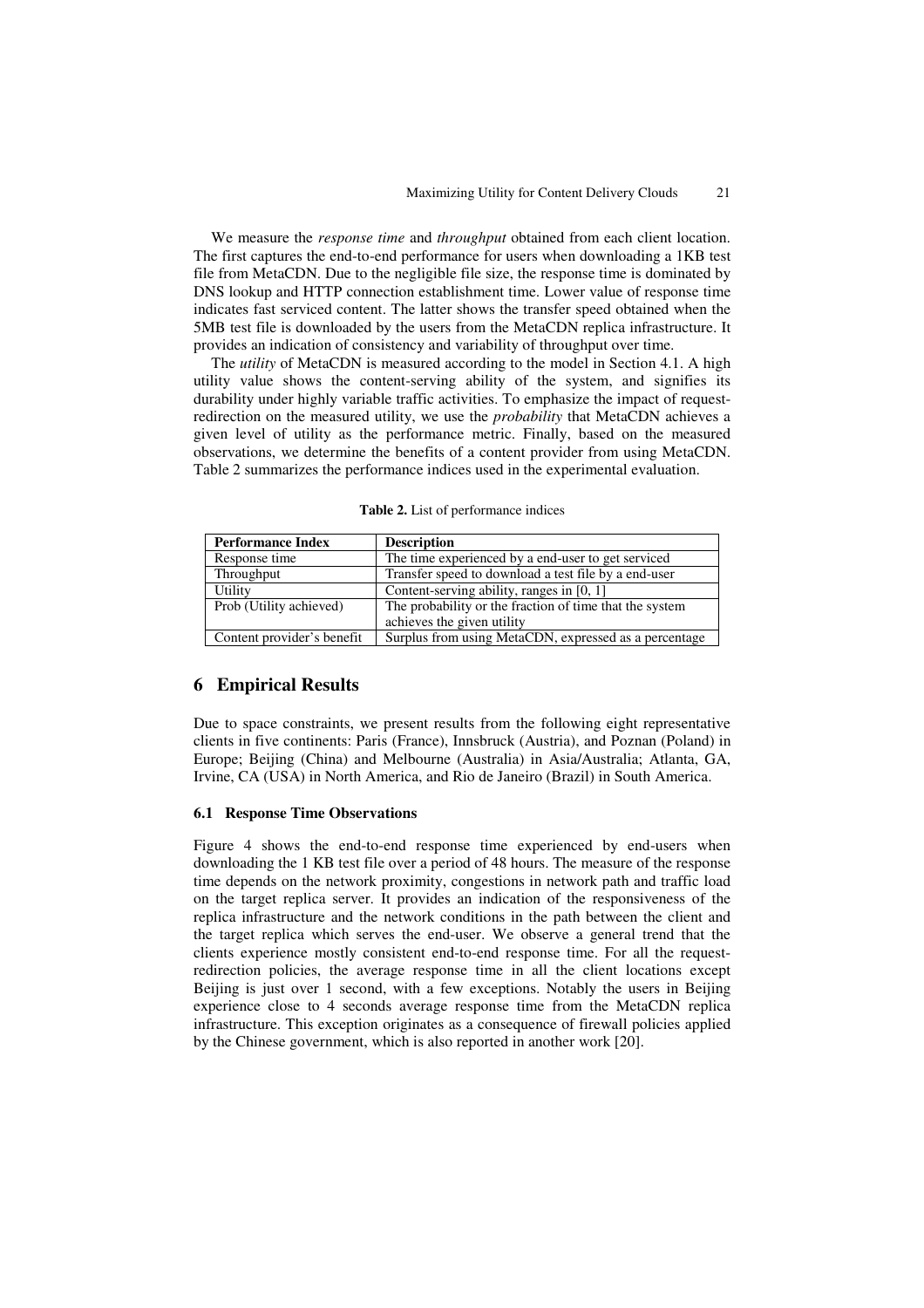

**Fig. 4.** Response time obtained in each client locations—(a) Paris; (b) Innsbruck; (c) Poznan; (d) Beijing; (e) Melbourne; (f) Atlanta; (g) Irvine; and (h) Rio de Janeiro

At several time instances during the experiment, end-users experience increased response time. The resulting spikes are due to the sudden increases in request traffic, imposing strain on the MetaCDN replica infrastructure. Under traffic surges, the MetaCDN load redirector module activates to handle peak loads. As a consequence, user requests are often redirected to a target replica outside its authoritative domain and/or are served from an optimal distant proximity server(s), thereby, contributing to the increased response time. However, MetaCDN handles peak loads well to provide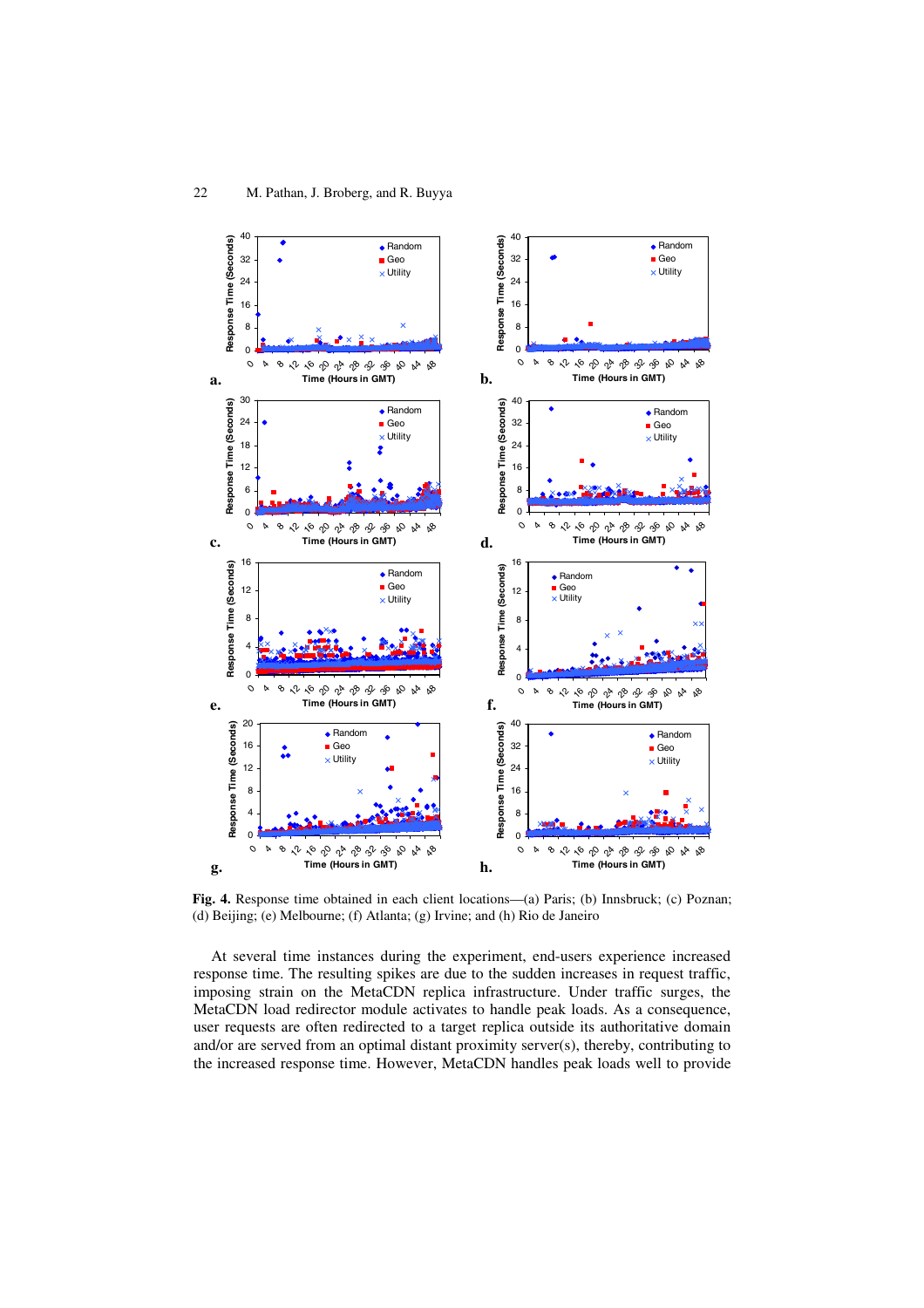satisfactory responsiveness to end-users. This phenomenon of increased response time is more visible for the random-redirection policy. As it makes a random choice, often the target replica selection is not optimized, thus leading to highly variable response time. Especially, at several occasions, users observe more than 30 seconds response time, thus leading to service timeout. The geo-redirection policy directs request to the closest proximity server, understandably producing low response time. On the contrary, utility-redirection chooses the highest utility replica, which may not be in close proximity to an individual client location. Nevertheless, we do not find a clear winner between them in terms of response time, as they exhibit changeable performance in different client locations. The utility-redirection performs as well as geo-redirection in that we observe similar performance in all clients except Paris and Melbourne. End-users in Paris enjoy better average response time (0.77 seconds) with geo-redirection, due to their close proximity to the Amazon, Mosso and Nirvanix nodes in Frankfurt (Germany), Dublin (Ireland), and London (UK). For Melbourne, the reason behind better performance of geo-redirection is the existence of the Mosso node in Sydney. For both of these two clients, utility-redirection directs requests to a distant replica than the closest one and results in increased response time.

#### **6.2 Throughput Observations**

Figure 5 shows the average throughput obtained per two hours, when downloading content from the MetaCDN replica infrastructure. As expected, we observe that in almost all the client locations, geo-redirection results in highest throughput as the users get serviced from the closest proximity replica. However, it performs worse than random-redirection for the Irvine client. The reason is that random-redirection decision in this location most of the time selects closer proximity Amazon replica(s) with better network path than that of geo-redirection, which chooses Mosso replica. Moreover, the service capability from these two replicas and the network path between the replica and client also contribute to the observed throughput variations.

For most of the clients, except Rio de Janeiro, utility redirection performs much worse than geo-redirection. The reason is understandable, as utility-redirection emphasizes maximizing MetaCDN's utility rather than serving an individual user, thus sacrificing end-user perceived performance. For Rio de Janeiro, geo-redirection leads to closest Mosso node in the USA, whereas utility-redirection results in more utility-aware replica, which is Amazon node(s) in the USA. It could be presumed that Amazon node supersedes the Mosso node in terms of its service capability, better network path, internal overlay routing, and less request traffic strain.

It is observed that users in Poznan enjoy the best average throughput, which is 9MB/s for geo-redirection. The reason is that the client machine is in a MAN network, which is connected to the country-wide Polish optical network PIONEER with high capacity channels dedicated to content delivery traffic. Another client location with high throughput is Atlanta, which achieves speeds of approximately 6.2 MB/s for geo-redirection and 3.3 MB/s for utility-redirection, due to the existence of better network path between the client and the MetaCDN replica infrastructure. This reasoning is deemed valid, since there are Mosso nodes in the same location.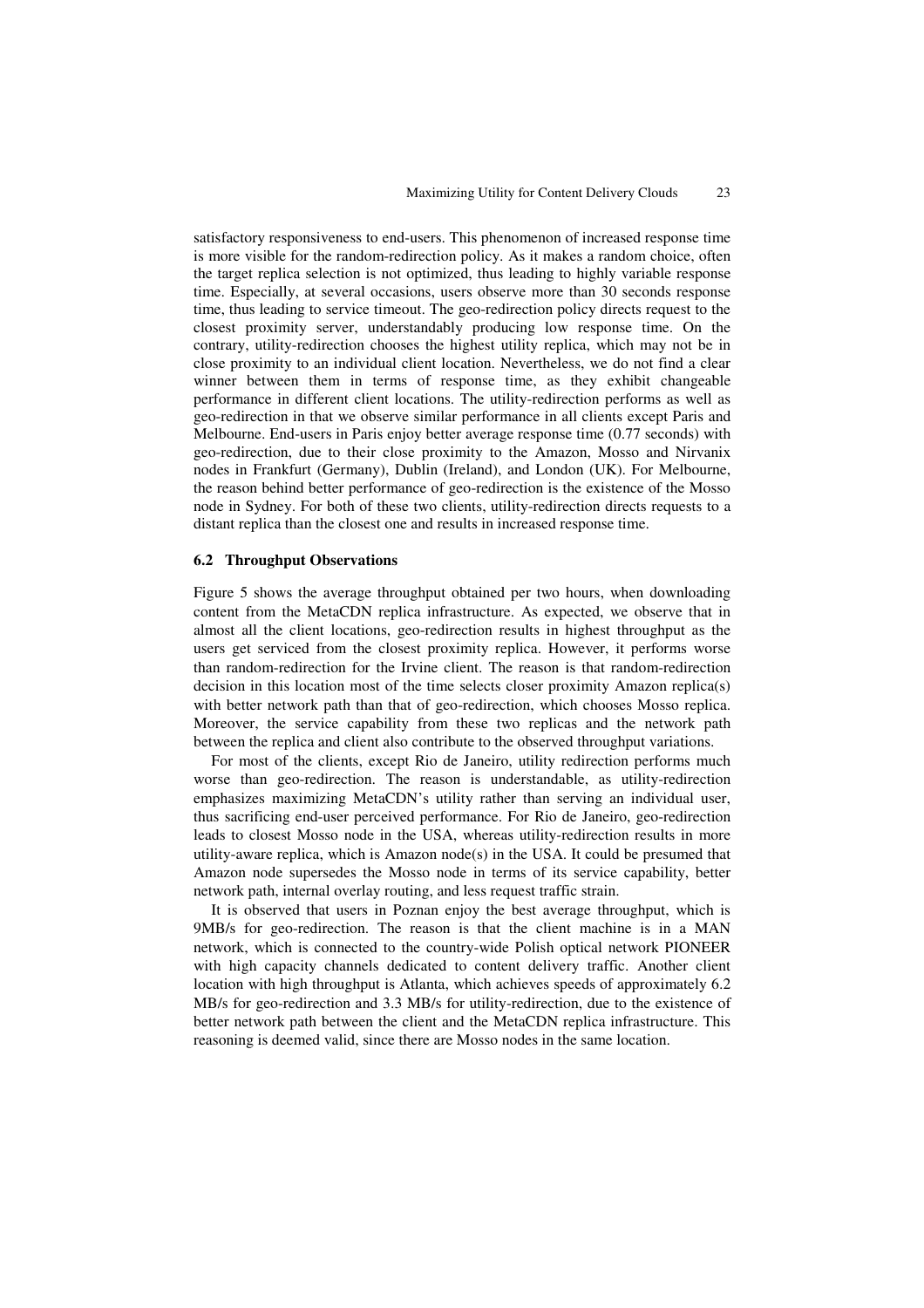



**Fig. 5.** Average throughput obtained in client locations—(a) Paris; (b) Innsbruck; (c) Poznan; (d) Beijing; (e) Melbourne; (f) Atlanta; (g) Irvine; and (h) Rio de Janeiro

Alike the perceived response time, end-users in China achieves the lowest throughput among all the client locations. The underlying reason is again checks on the request traffic due to firewall policies. We put more emphasis on the results from Melbourne, which is of interest as Australia is not as highly connected as Europe or North America, depending on a small number of expensive international links to major data centers in Europe and the USA. Specifically, we observe that due to the existence of a nearby Mosso node in Sydney, the users in Melbourne experience 6.5 MB/s of throughput with geo-redirection and 3.6 MB/s for random-redirection.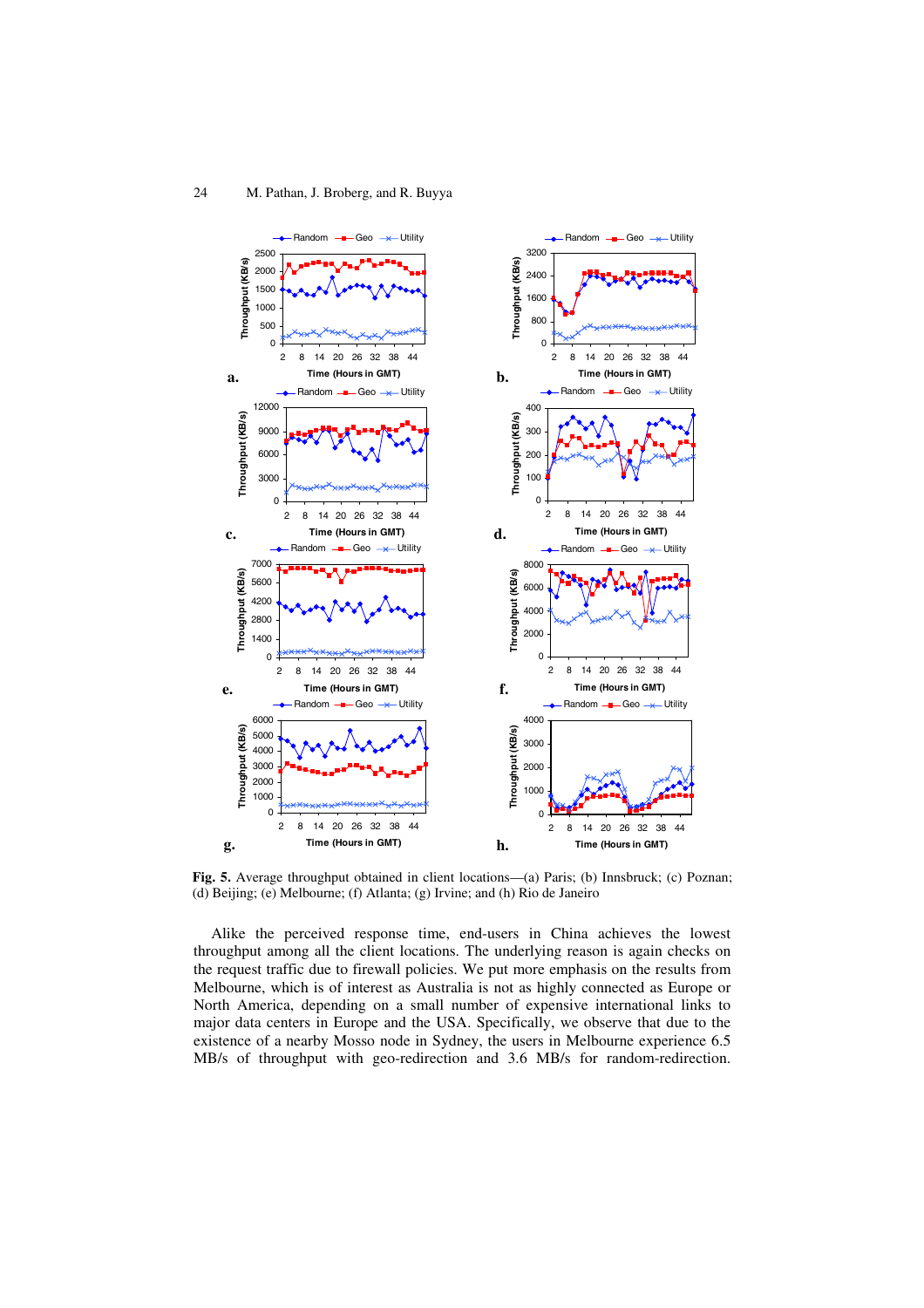However, for utility-redirection the replica selections result in Amazon node(s) in the USA, thus leading to a lower but consistent average throughput of 410 KB/s.

From these observations, we come to the following decisive conclusions. Although utility-redirection outcomes sensible replica selection in terms of response time, it may not provide a high throughput performance to end-users. Nevertheless, being it is focused on maximizing the utility of the MetaCDN system; it results in high utility for content delivery. We provide sufficient results to support this claim in the next section.

#### **6.3 MetaCDN Utility**

Figure 6 shows how MetaCDN utility is varied during the testbed experiment upon replica selection for incoming content requests. Here we have used utility values averaged over three deployed MetaCDN gateways in Asia/Australia, Europe and North America. We observe that utility-redirection produces the highest utility in the system by selecting most active replicas to serve users. It also improves the traffic activities and contributes to uplifting MetaCDN's content-serving ability. It should be noted that there is a warm-up phase at the beginning of the 48 hours experiment during which the replicas are populated with content requests, resulting in low utility values. This is visible during the initial hours for utility and geo-redirection.



**Fig. 6.** MetaCDN utility over time **Fig. 7.** Probability of achieving specified utility

In order to emphasize the content-serving ability of MetaCDN, we now present the probability that the system can achieve required minimum utility. The intention is to show to what extent the system can maximize its own profit. Figure 7 presents the probability (or the fraction of time) that the system observes a utility above a certain utility level during the experiment. The higher the probability, the more likely it is that the specified utility level could be achieved. From the figure, it is noticeable that utility-redirection outperforms other alternatives, as it often produces over 0.95 utility for MetaCDN with a 0.85 probability. Geo-redirection performs well as it has a 0.77 probability that it can achieve 0.9 utility. Finally, random-redirection performs the worst and it can only achieve close to 0.56 utility for MetaCDN with a probability of 0.23. Therefore, a MetaCDN administrator may utilize a redirection policy apart from random, in order to maximize the system's content-serving ability.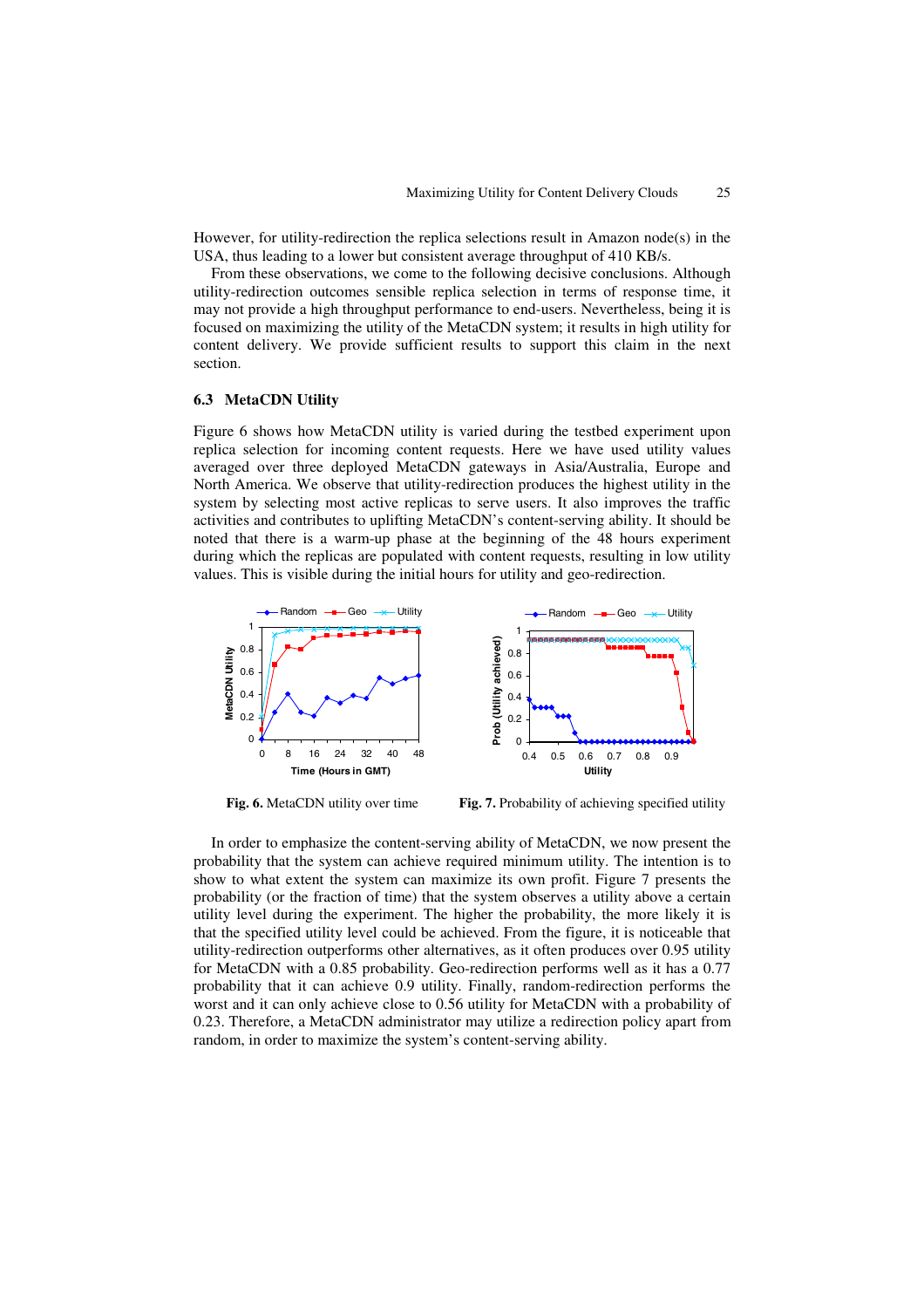#### **6.4 Content Provider's Perceived Utility**

We now shed light on the content provider's perceived utility or benefits (Section 4.1) from using MetaCDN, as reported in Table 3. For this purpose, we consider a scenario with 8 client locations belonging to 8 content providers. We use weighted throughput and normalized values of perceived response times from the client locations of respective content providers, using utility-redirection. We also measure the direct replica access time from each of the client locations. Finally, we make use of pricing information of Amazon S3, as reported earlier [6]. The perceived utilities reported in Table 3 are to be considered representative, as they could be varied depending on the heterogeneous pricing structure of different storage cloud providers. In addition, different redirection policy leads to different perceived utility for a content provider.

We observe that a content provider's utility is heavily dependent on the throughput that its end-users receive. Therefore, content providers whose end-users benefit from high throughput also realize high quantitative benefit from using MetaCDN. As Poznan and Atlanta experience highest throughputs, the content provider's surplus for this locations are also highest. The average throughput experienced in Paris is the lowest, thus leading to the least content provider's surplus. It is important to note that the utility-redirection policy, being antagonistic to content provider's utility, can still assists in resulting reasonable perceived utility for the content providers. Thus, the above results show that the MetaCDN system is helpful for content providers, even at times when it uses redirection techniques to maximize its own utility.

| Content         | End-user       | Average        | <b>Average Direct</b>                    | Throughput Perceived |                 |
|-----------------|----------------|----------------|------------------------------------------|----------------------|-----------------|
| <b>Provider</b> | Location       |                | <b>Response Time Replica Access Time</b> |                      | Utility $(\% )$ |
|                 | Paris          | $0.99$ seconds | $0.747$ seconds                          | $475.39$ KB/s        | 13.31           |
| 2               | Innsbruck      | 1.03 seconds   | $0.955$ seconds                          | 518.67 KB/s          | 29.29           |
| 3               | Poznan         | 1.52 seconds   | $0.667$ seconds                          | $1.80$ MB/s          | 68.99           |
| 4               | Beijing        | 4.17 seconds   | 1.337 seconds                            | $176.54$ KB/s        | 58.14           |
| 5               | Melbourne      | 1.72 seconds   | $0.75$ seconds                           | $413.15$ KB/s        | 25.32           |
| 6               | Atlanta        | 1.09 seconds   | $0.605$ seconds                          | $3.35$ MB/s          | 66.47           |
| 7               | <b>Irvine</b>  | 1.06 seconds   | $0.391$ seconds                          | 504.74 KB/s          | 25.38           |
| 8               | Rio de Janeiro | 1.81 seconds   | 1.17 seconds                             | $1.14$ MB/s          | 34.02           |

**Table 3.** Content providers' benefits based on user perceived performance

# **7 Conclusion and Future Work**

MetaCDN provides sensible performance and availability benefits without requiring the content providers to build or manage complex content delivery infrastructure themselves. In this paper, we have presented an approach to maximize the utility for content delivery via MetaCDN. The utility metric reflects the traffic activities in the system and exhibit the usefulness of its replica infrastructure. We have used the measured utility to devise a redirection policy and quantify the benefit of a content provider for using MetaCDN. We conducted experiments in a global testbed to evaluate the performance of our approach. From the results obtained, we conclude that the utility of MetaCDN is maximized with utility-redirection with sensible replica selection and consistent average response time, however, with the cost of lower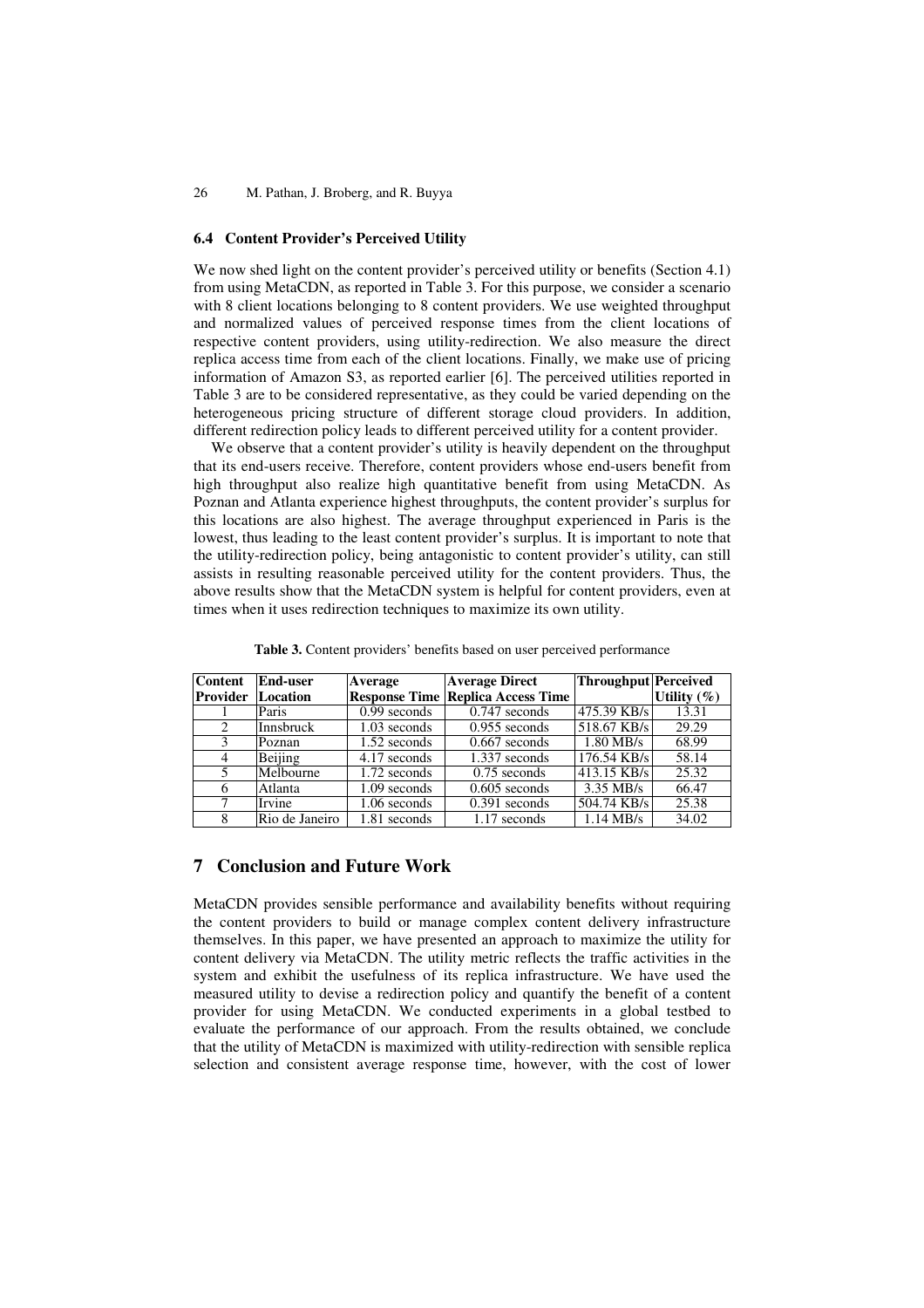throughput in comparison to other policies. In contrast, a content provider's benefit is improved with improvement of the perceived throughput through MetaCDN. Therefore, a MetaCDN administrator should use a redirection policy based on the objective of either maximizing system utility or a content provider's utility. The results are quite encouraging to conduct a set of future work, which includes development of advanced redirection and pricing policies to benefit both MetaCDN and content providers; on-demand autonomic management (expansion/contraction) of replica and gateway deployment; and addition of shared/private host support. Thus, we aim to further enhance the scalability of MetaCDN and fill cloud black holes with seamless integration of non-cloud storage resources.

Acknowledgments. We thank all participants<sup>2</sup> of the testbed experiments for their assistance with providing client nodes to run the experiments from. This work is supported by the ARC and DIISR research grants.

# **References**

- [1] Amini, L., Shaikh, A., Schulzrinne, H.: Effective peering for multi-provider content delivery services. In: Proc. of INFOCOM 2004. IEEE CS Press, Los Alamitos (2004)
- [2] Arlitt, M., Jin, T.: Workload characterization of the 1998 world cup Web site. IEEE Network 14(3), 30–37 (2000)
- [3] Barbir, A., Cain, B., Nair, R., Spatscheck, O.: Known content network (CN) requestrouting mechanisms. RFC 3568 (July 2003)
- [4] Barford, P., Crovella, M.E.: A performance evaluation of Hyper Text Transfer Protocols. In: Proc. of ACM Sigmetrics, pp. 188–197. ACM Press, New York (1999)
- [5] Biliris, A., Cranor, C., Douglis, F., Rabinovich, M., Sibal, S., Spatscheck, O., Sturm, W.: CDN brokering. Computer Communications 25(4), 393–402 (2002)
- [6] Broberg, J., Buyya, R., Tari, Z.: MetaCDN: Harnessing 'Storage Clouds' for high performance content delivery. Journal of Network and Computer Applications, JNCA (to appear, 2009)
- [7] Canali, C., Rabinovich, M., Xiao, Z.: Utility computing for Internet applications. In: Tang, X., Xu, J., Chanson, S.T. (eds.) Web Content Delivey, vol. II, pp. 131–151. Springer, Heidelberg (2006)
- [8] Cardellini, V., Colajanni, M., Yu, P.S.: Request redirection algorithms for distributed Web systems. IEEE Transactions on Parallel and Distributed Systems 14(4), 355–368 (2003)
- [9] Cohen, R.: Content delivery cloud (CDC). ElasticVapor: Life in the Cloud (October 2008), http://www.elasticvapor.com/2008/10/ cloud-content-delivery-cd.html
- [10] Day, M., Cain, B., Tomlinson, G., Rzewski, P.: A model for content internetworking. IETF RFC 3466 (February 2003)
- [11] Floyd, S., Paxson, V.: Difficulties in simulating the Internet. IEEE/ACM Transactions on Networking 9(4), 392–403 (2001)
- [12] Freedman, M.J., Freudenthal, E., Mazières, D.: Democratizing content publication with Coral. In: Proc. of NSDI 2004, San Francisco, CA, pp. 239–252 (2004)
- [13] Gayek, P., Nesbitt, R., Pearthree, H., Shaikh, A., Snitzer, B.: A Web Content Serving Utility. IBM Systems Journal 43(1), 43–63 (2004)

<sup>&</sup>lt;sup>2</sup><br>Full details of all the participants are listed at http://www.gridbus.org/cdn/